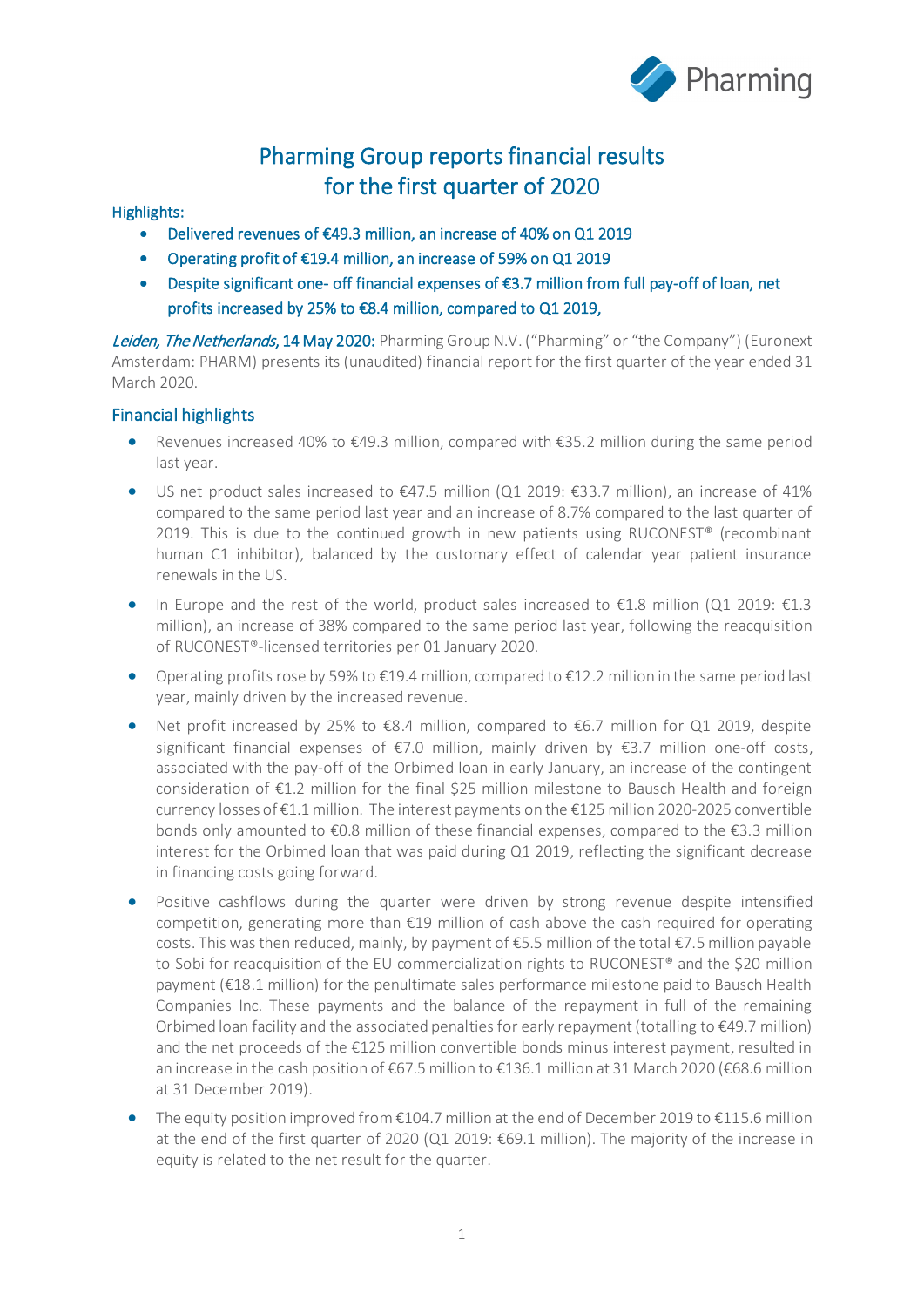

- Other financial liabilities, as stated under current liabilities, refers to the contingent consideration for the milestones and its decrease versus 31 December 2019 reflects the payment of the penultimate \$20 million successful sales performance milestone in February 2020 to Bausch Health. The milestone payment of \$20 million (€18.1 million) does not appear in the income statement because the cost of the milestone is balanced by the release of the contingent consideration liability of €17.8 million shown in current liabilities at the 2019 year-end, after allowing for exchange rate differences.
- Inventories stabilized at €14.5 million at the end of the first quarter of 2020 compared to the end of December 2019, as a result of increasing production.
- Since the last reporting date of 26 March 2020, the Company has issued no shares in connection with exercises of options under the current schemes. The number of issued shares as at 13 May 2020 is 634,994,764. The fully diluted number of shares as at 13 May 2020 is 741,679,325.

#### Operational highlights

On 14 January 2020, the Company announced the launch and placement of an over-subscribed offering (the "Offering") of €125 million, 3% senior unsecured convertible bonds due 2025 (the "Bonds"). The conversion price was set at €2.0028 which represented a premium of 40% to the volume weighted average share price (VWAP) when the placement was completed. Net proceeds of the issue of the Bonds were used to redeem the remaining \$56 million of the originally \$100 million loan from Orbimed Advisors in full, thereby reducing the Company's financing costs and extending its debt maturity through the period to approval of most of the Company's existing pipeline. The balance of the net proceeds will be used to support capital expenditure in relation to the expansion of the commercialisation and manufacturing infrastructure of the Company and serve as funding for the launch of Pharming's recently acquired leniolisib product and for additional acquisitions/in- licensing opportunities.

During the first quarter of 2020, Pharming received European and US validation of its new production facility of starting material for the Company's lead product, RUCONEST®. In January 2020, the European Medicines Agency (EMA) approved a Type II Variation for the new production facility. In March 2020, the US Food and Drug Administration (FDA) approved Pharming's Prior Approval Supplement to add the new production facility to the Biologics License Application (BLA) to support RUCONEST®. With the addition of this new facility, Pharming will significantly increase the production capacity of RUCONEST® as it becomes fully operational during this year.

On 11 March 2020, the Company announced its Chief Financial Officer (CFO), Robin Wright, had decided not to put himself up for re-election as a member of the Board of Management and therefore as CFO at the General Meeting of Shareholders on 20 May 2020. As a result of this decision, Robin's term with the Company will end as at that date. The search for a new Chief Financial Officer is meanwhile well underway.

On 23 March 2020, the Company announced it has been included in the Euronext Amsterdam Midkap index (AMX). Composition of the AMX is reviewed quarterly by Euronext Amsterdam. Entry eligibility into any of the Amsterdam indexes is evaluated by certain criteria, including free float/market capitalisation and free float/velocity. Based on these evaluations, Euronext ranks the companies by size into one of the three indexes; AEX, AMX or AScX of the Amsterdam stock exchange. The promotion to AMX further validates Pharming's strong growth and the success of the Company's commercialisation platform, as well as providing access to a new pool of funds mandated to invest in companies in this index.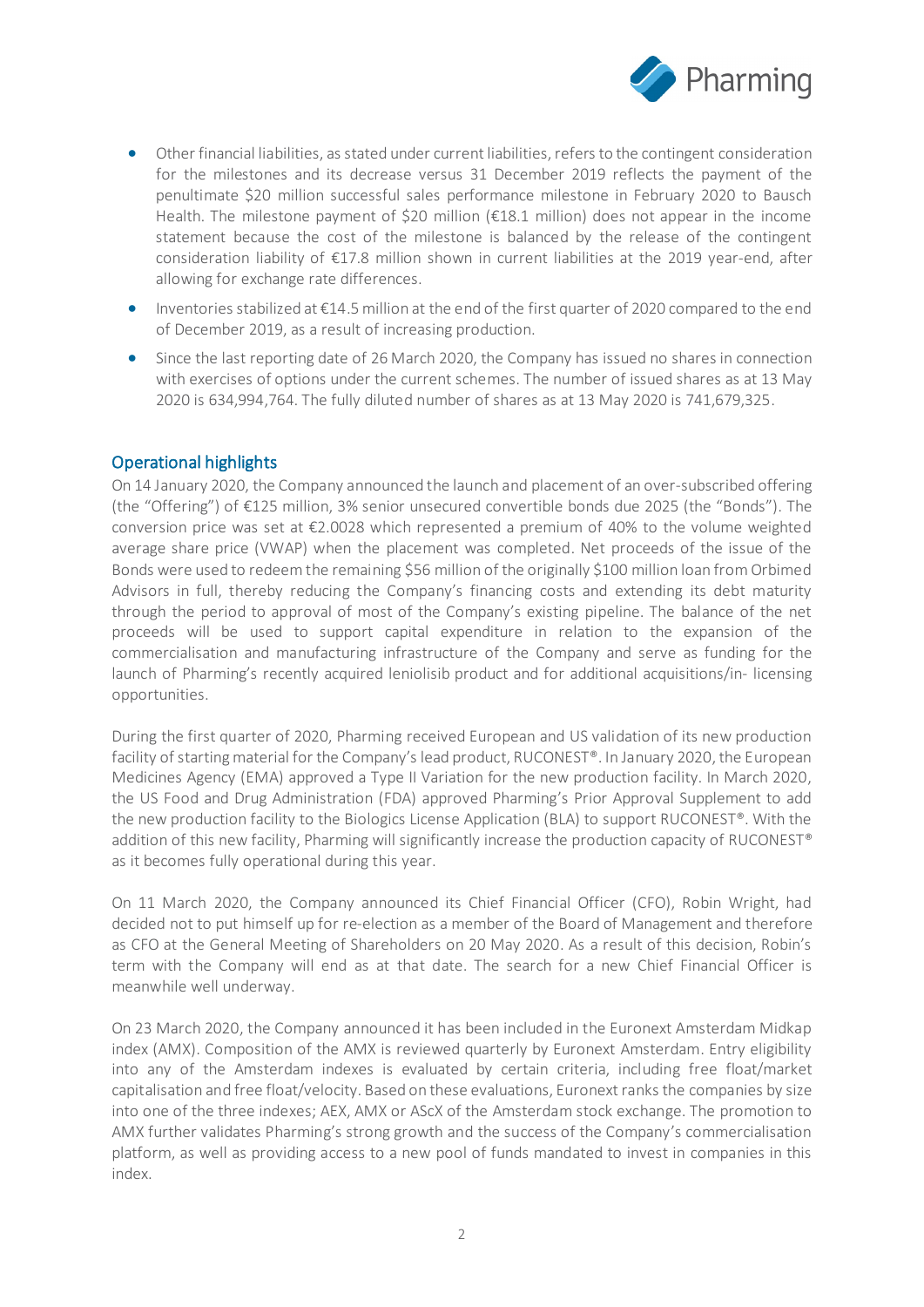

#### Post period operational highlights

On 21 April 2020, the Company announced encouraging results from five patients with confirmed COVID-19 (SARS-CoV-2) infections hospitalised with related severe pneumonia that were treated with RUCONEST® under a compassionate use program at the University Hospital Basel, Switzerland. Following these initial results, a multinational, randomized, controlled, investigator-initiated clinical trial with up to 150 patients with confirmed COVID-19 infections, requiring hospitalisation due to significant COVID-19 related symptoms is planned. The study will be led by Dr Michael Osthoff, University Hospital Basel, Switzerland.

On 30 April 2020, the Company announced that the European Commission approved an extension in the indication of RUCONEST®'s Marketing Authorisation to include the treatment of acute angioedema attacks in children with hereditary angioedema (HAE). The European Commission's decision allows children aged two years and older to be treated with RUCONEST® for acute angioedema attacks. In the European Union, RUCONEST® has been approved for this indication in adults since 2010 and in adolescents since 2016.

#### COVID-19 update

During the COVID-19 pandemic, Pharming is complying with international guidance and requirements across its operations to prioritise the health and safety of its employees.

The current impact of COVID-19 on the business is summarised below.

- No impact on (up-scaling of) production of RUCONEST®. The Company's new facility (approved during Q1 2020) significantly increases the production of Pharming's therapy for HAE patients globally. In addition, with the C1-inhibitor in RUCONEST® being plasma free, production of the product does not rely on plasma collection centres.
- No impact on the availability or distribution of RUCONEST<sup>®</sup> to HAE patients; who typically selftreat their attacks at home in the US and in certain EU countries.
- Recruitment of new patients in ongoing clinical trials has been halted; patients already incorporated in clinical trials will continue to receive treatment.
- As a result of halting recruitment; timelines for the pre-eclampsia and acute kidney injury studies are expected to incur delays, subject to the return of recruitment of new patients.
- No delay is currently expected to the planned launch of leniolisib in H2 2022, as the completion date of the ongoing registration enabling study is currently not critical for the planned launch date.
- An Investigator-sponsored multi-centre randomised controlled clinical trial in patients with confirmed COVID-19 infections is being prepared and expected to start in the near future and the Company will provide an update when the first patient is treated.

#### Sijmen de Vries, Chief Executive Officer of Pharming, commented:

*"The start of 2020 has been very busy for Pharming. Importantly, we completed a highly successful convertible bond refinancing, replacing our existing debt facility, providing additional cash resources and further strengthening our balance sheet to support our longterm growth prospects. We also received EMA and FDA approval of our new production facility for RUCONEST®, which will double our production capacity once fully operational later this year. In addition, approval from the European Commission to treat acute HAE attacks in*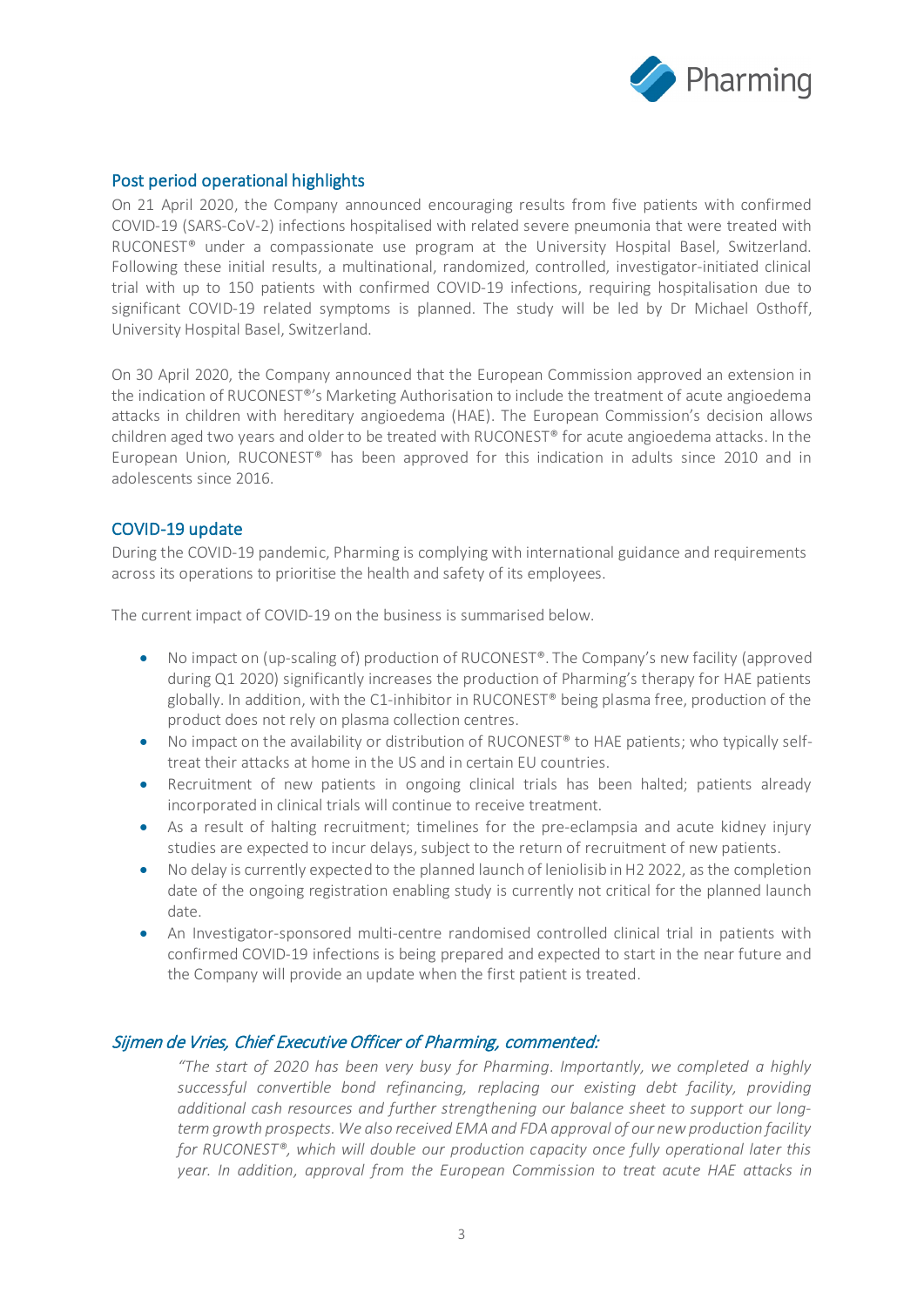

*children with RUCONEST® allows us to serve the most vulnerable patients and further demonstrates the safety and efficacy of our lead product.*

*"In addition to these achievements, Pharming has continued to deliver strong sales growth as new patients continue to benefit from RUCONEST®'s product profile. Following the reacquisition of RUCONEST®-licensed territories from January 2020, we are excited to expand our distribution network in Europe, where we are seeing increasing demand for the product.*

*"Looking forward to the remainder of 2020, we expect continued sales growth versus last year, driven by increasing patient numbers and despite competitive pressure, whilst remaining cognisant of the macro-environment and uncertainty around COVID-19."*

#### Financial summary

3 months to 31 March

|                                               | 2020                    | 2019                    | %      |
|-----------------------------------------------|-------------------------|-------------------------|--------|
| Amounts in €m except per share data           | 1 <sup>st</sup> Quarter | 1 <sup>st</sup> Quarter | Change |
| <b>Income Statement</b>                       |                         |                         |        |
| Revenues                                      | 49,3                    | 35,2                    | 40%    |
| Gross profit                                  | 43,9                    | 29,8                    | 47%    |
| Operating result                              | 19,4                    | 12,2                    | 59%    |
| Net result                                    | 8,4                     | 6,7                     | 25%    |
| <b>Balance Sheet</b>                          |                         |                         |        |
| Cash & marketable securities                  | 136,1                   | 68,6                    | 98%    |
| <b>Share Information</b>                      |                         |                         |        |
| Earnings per share $(\epsilon)$ : - Undiluted | 0,013                   | 0,011                   | 18%    |
| - Fully diluted                               | 0,011                   | 0.010                   | 10%    |

#### Outlook

For the remainder of 2020, the Company expects:

- Continued growth in revenues from sales of RUCONEST®, mainly driven by the US and expanded European operations.
- Maintenance of positive net earnings during the year.
- Continued investment in the expansion of production of RUCONEST<sup>®</sup> in order to ensure continuity of supply to the growing markets in the US, Europe, China and the Rest of the World.
- Investment in the ongoing clinical trials for pre-eclampsia and acute kidney injury, and support for investigators wishing to explore additional indications for RUCONEST®, such as the planned study in patients confirmed with COVID-19 infections with related severe pneumonia.
- Investment in the continuing registration-enabling study for leniolisib for APDS, leading to headline data early in 2021.
- Investment in IND enabling studies for  $\alpha$ -glucosidase in Pompe disease and preclinical development of the new recombinant α-galactosidase candidate for Fabry's disease.
- Investment in other new development opportunities and assets as these occur.
- Increasing marketing activity where this can be profit-enhancing for Pharming.
- Supporting all our teams and marketing partners in order to enable the maximisation of the potential of RUCONEST<sup>®</sup> for patients, as we continue to believe that RUCONEST<sup>®</sup> represents an effective and reliable safe therapy to treat acute angioedema attacks in patients with HAE.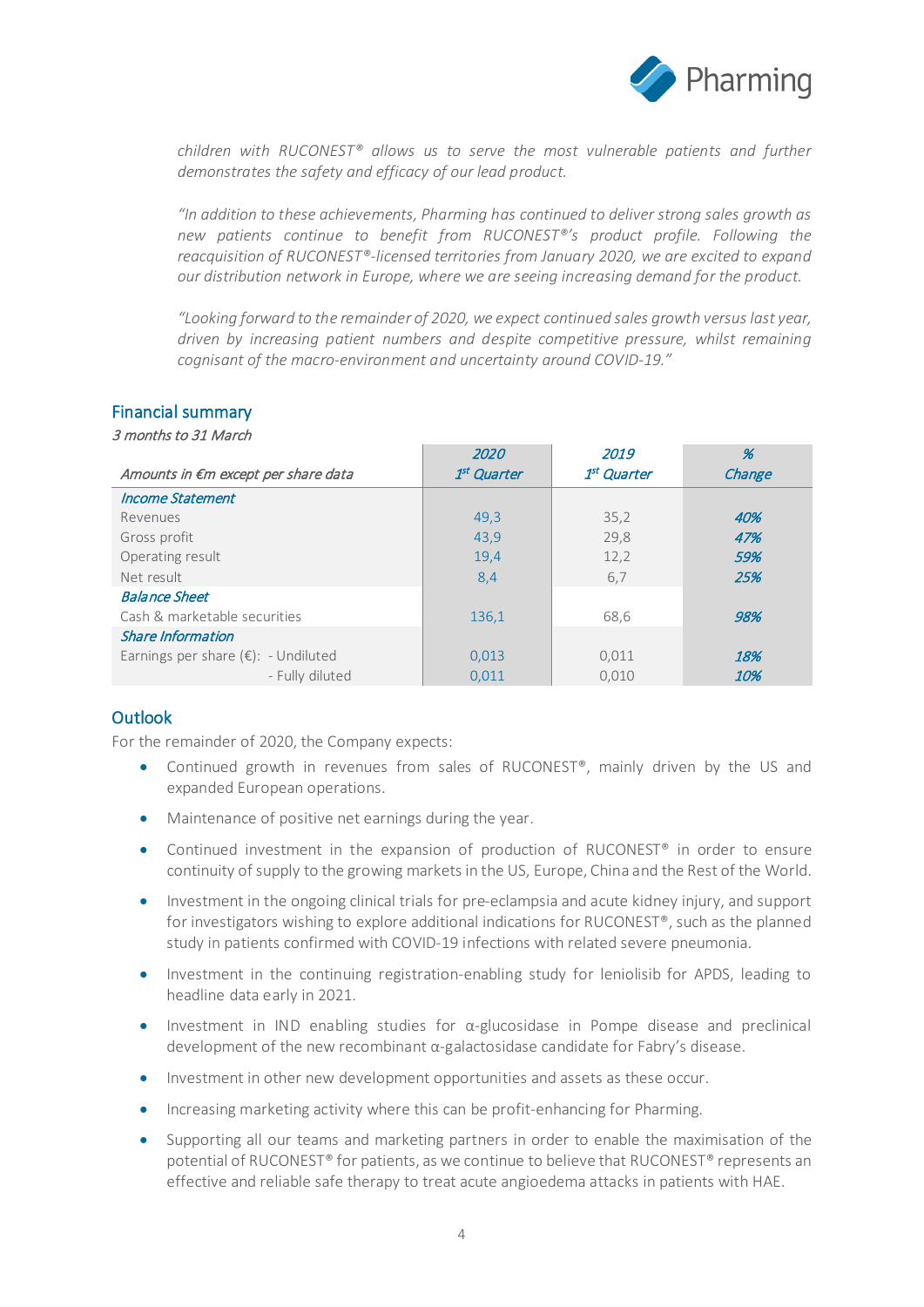

• Continued close monitoring of the ongoing COVID-19 pandemic and the potential impact on the business.

No further financial guidance for 2020 is provided.

# About Pharming Group N.V.

Pharming is a specialty pharmaceutical company developing innovative products for the safe, effective treatment of rare diseases and unmet medical needs. Pharming's lead product, RUCONEST® (conestat alfa) is a recombinant human C1 esterase inhibitor approved for the treatment of acute Hereditary Angioedema ("HAE") attacks in patients in Europe, the US, Israel and South Korea. The product is available on a named-patient basis in other territories where it has not yet obtained marketing authorisation.

RUCONEST<sup>®</sup> is commercialised by Pharming in the US and in Europe, and the Company holds all other commercialisation rights in other countries not specified below. In some of these other countries distribution is made in association with the HAEi Global Access Program (GAP). RUCONEST® is distributed in Argentina, Colombia, Costa Rica, the Dominican Republic, Panama, and Venezuela by Cytobioteck, in South Korea by HyupJin Corporation and in Israel by Kamada. RUCONEST® is also being evaluated for various additional indications. Pharming's technology platform includes a unique production process that has proven capable of producing industrial quantities of pure high quality recombinant human proteins in a more economical and less immunogenic way compared with current cell-line based methods.

Leads for enzyme replacement therapy ("ERT") for Pompe and Fabry's diseases are also being produced and optimised respectively at present.

Pharming has recently in-licensed leniolisib from Novartis, a small molecule and selective PI3Kδ inhibitor, which is in a registrational study for activated PI3K-delta syndrome (APDS), a rare form of Primary Immunodeficiency.

Pharming has a long term partnership with the China State Institute of Pharmaceutical Industry ("CSIPI"), a Sinopharm company, for joint global development of new products, starting with recombinant human Factor VIII for the treatment of Haemophilia A. Preclinical development and manufacturing will take place to global standards at CSIPI and its affiliates and are funded by CSIPI. Clinical development will be shared between the partners with each partner taking the costs for their territories under the partnership.

Additional information is available on the Pharming website: www.pharming.com

#### Forward-looking Statements

*This press release of Pharming Group N.V. and its subsidiaries ("Pharming", the "Company" or the "Group") may contain forward-looking statements including without limitation those regarding Pharming's financial projections, market expectations, developments, partnerships, plans, strategies and capital expenditures.*

*The Company cautions that such forward-looking statements may involve certain risks and uncertainties, and actual results may differ. Risks and uncertainties include without limitation the effect of competitive, political and economic factors, legal claims, the Company's ability to protect intellectual*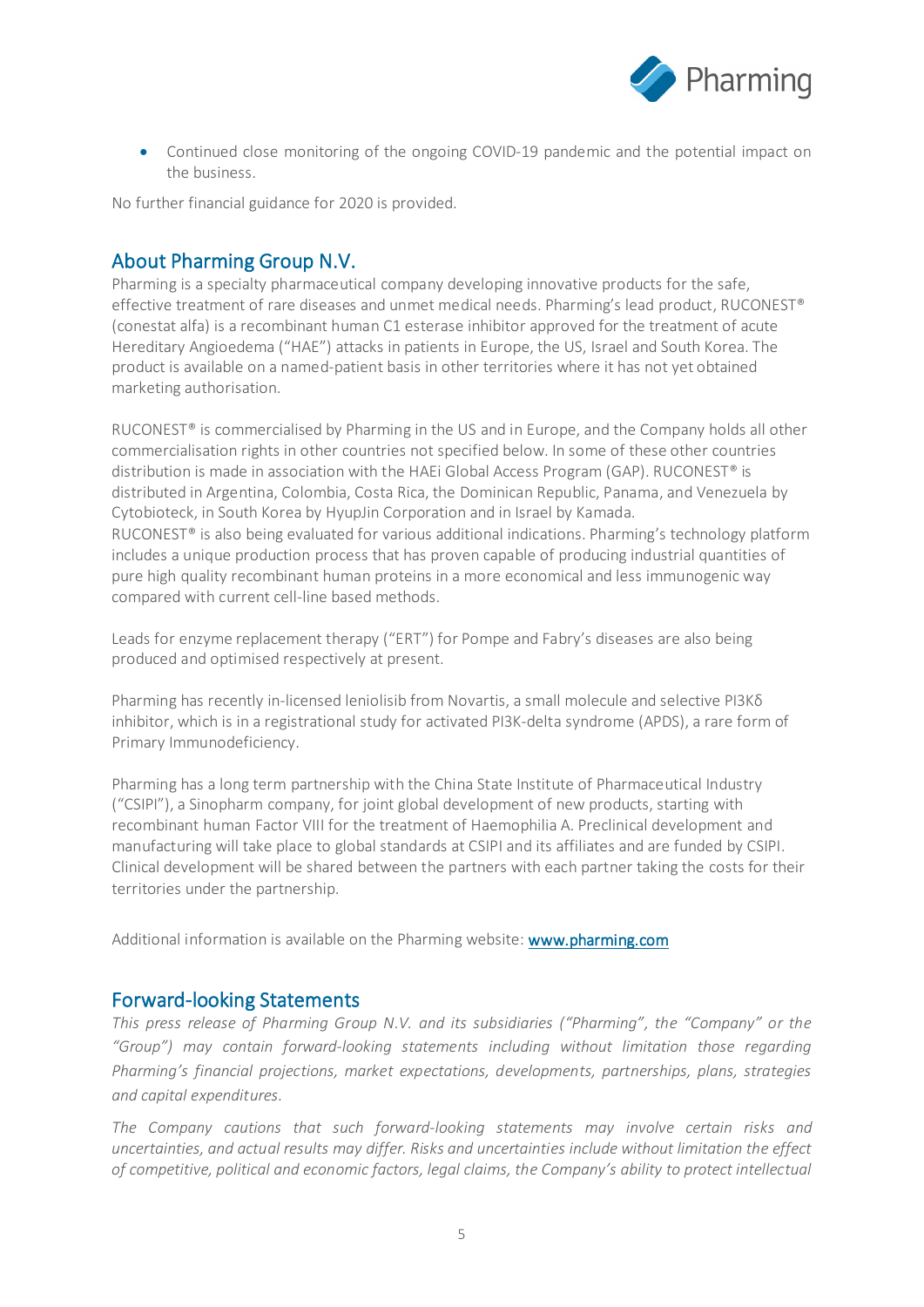

*property, fluctuations in exchange and interest rates, changes in taxation laws or rates, changes in legislation or accountancy practices and the Company's ability to identify, develop and successfully commercialize new products, markets or technologies.*

*As a result, the Company's actual performance, position and financial results and statements may differ materially from the plans, goals and expectations set forth in such forward-looking statements. The Company assumes no obligation to update any forward-looking statements or information, which should be taken as of their respective dates of issue, unless required by laws or regulations.*

For further public information, contact: Pharming Group N.V. Sijmen de Vries, CEO, Tel: +31 71 524 7400 Susanne Embleton, Investor Relations Manager: +31 71 524 7400

#### FTI Consulting, London, UK:

Victoria Foster Mitchell, Tel: +44 203 727 1136

LifeSpring Life Sciences Communication, Amsterdam, The Netherlands: Leon Melens, Tel: +31 6 53 81 64 27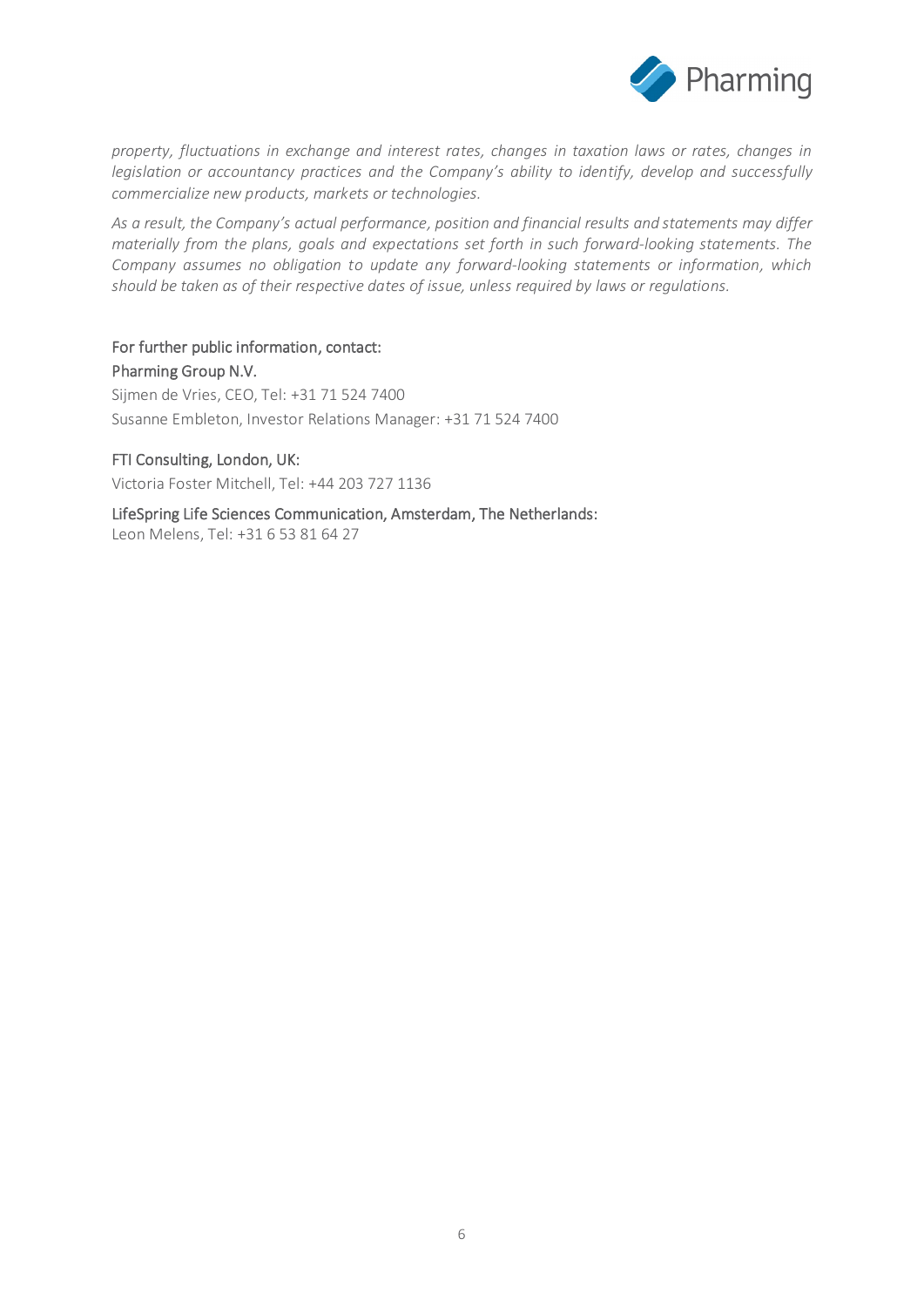

#### Pharming Group N.V.

#### Consolidated Interim Financial Statements (Unaudited) For the first three months ended 31 March 2020

Consolidated statement of income Consolidated statement of comprehensive income Consolidated balance sheet Consolidated statement of cash flows

#### Appendix: Main Financial Statements reported in US dollars

#### (The appendix does not form part of the Consolidated Interim Financial Statements)

Consolidated statement of income in US Dollars (unaudited) Consolidated balance sheet in US Dollars (unaudited) Consolidated statement of cash flows in US Dollars (unaudited)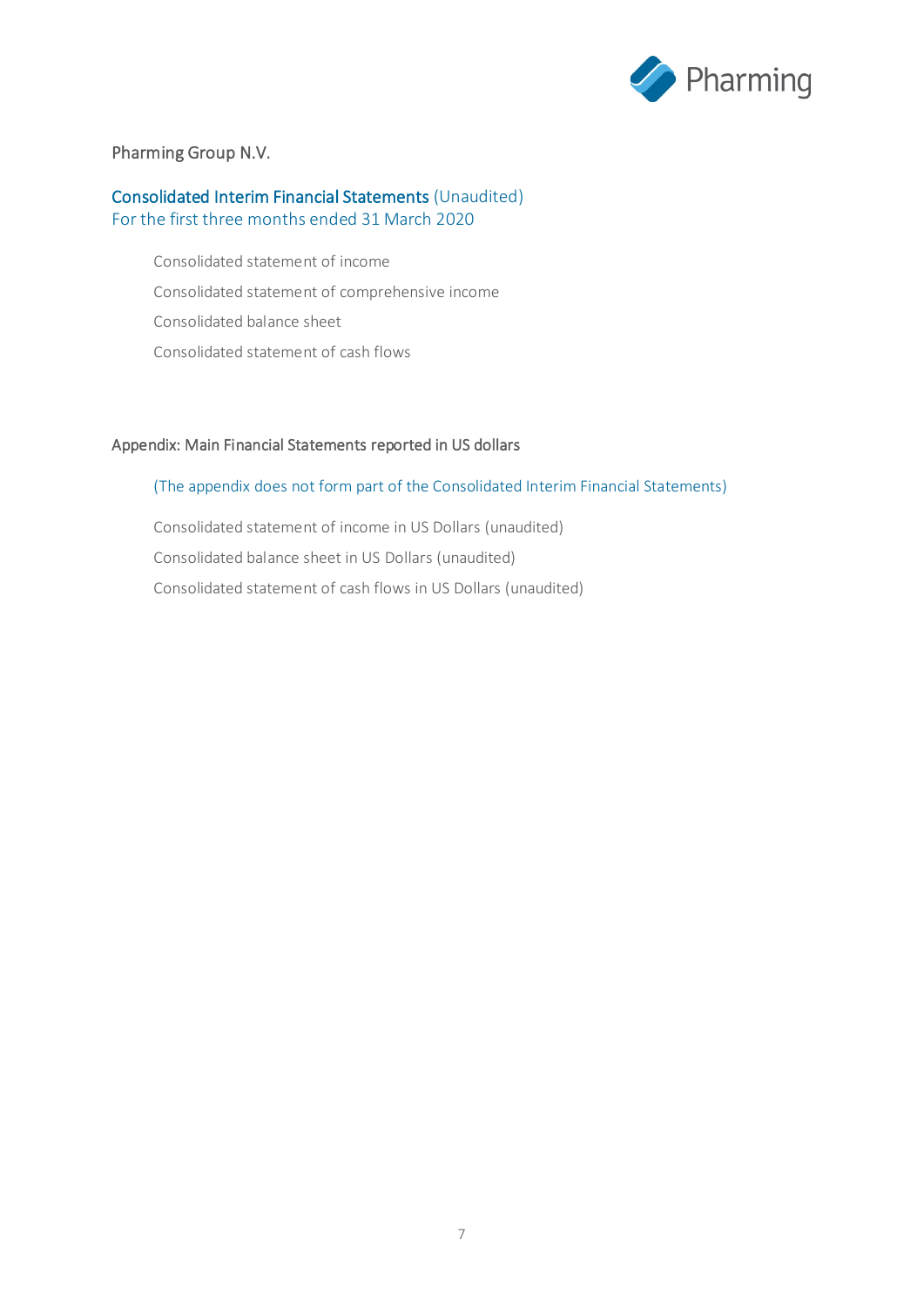

## Consolidated Statement of Income

| Amounts in € '000 except per share data                    | <b>YTD 2020</b> | <b>YTD 2019</b> |
|------------------------------------------------------------|-----------------|-----------------|
| <b>Revenues</b>                                            | 49,294          | 35,224          |
| Costs of sales                                             | (5, 390)        | (5,420)         |
| <b>Gross profit</b>                                        | 43,904          | 29,804          |
| Other income                                               | 241             | 281             |
| Research and development                                   | (8,017)         | (5, 305)        |
| General and administrative                                 | (5, 167)        | (2,968)         |
| Marketing and sales                                        | (11, 515)       | (9, 568)        |
| Costs                                                      | (24, 699)       | (17, 841)       |
| <b>Operating result</b>                                    | 19,446          | 12,244          |
| Fair value gain (loss) on revaluation derivatives          | 121             | (28)            |
| Other financial income                                     | 370             | 176             |
| Other financial expenses                                   | (7, 525)        | (2, 673)        |
| Financial income and expenses                              | (7,034)         | (2,525)         |
| Share of net profits in associates using the equity method | 14              |                 |
| Result before income tax                                   | 12,426          | 9,719           |
| Income tax credit (expense)                                | (3,999)         | (2,980)         |
| Net result for the year                                    | 8,427           | 6,739           |
| Attributable to:                                           |                 |                 |
| Owners of the parent                                       | 8,427           | 6,739           |
| <b>Total net result</b>                                    | 8,427           | 6,739           |
| Basic earnings per share $(\epsilon)$                      | 0.013           | 0.011           |
| Fully-diluted earnings per share $(\epsilon)$              | 0.011           | 0.010           |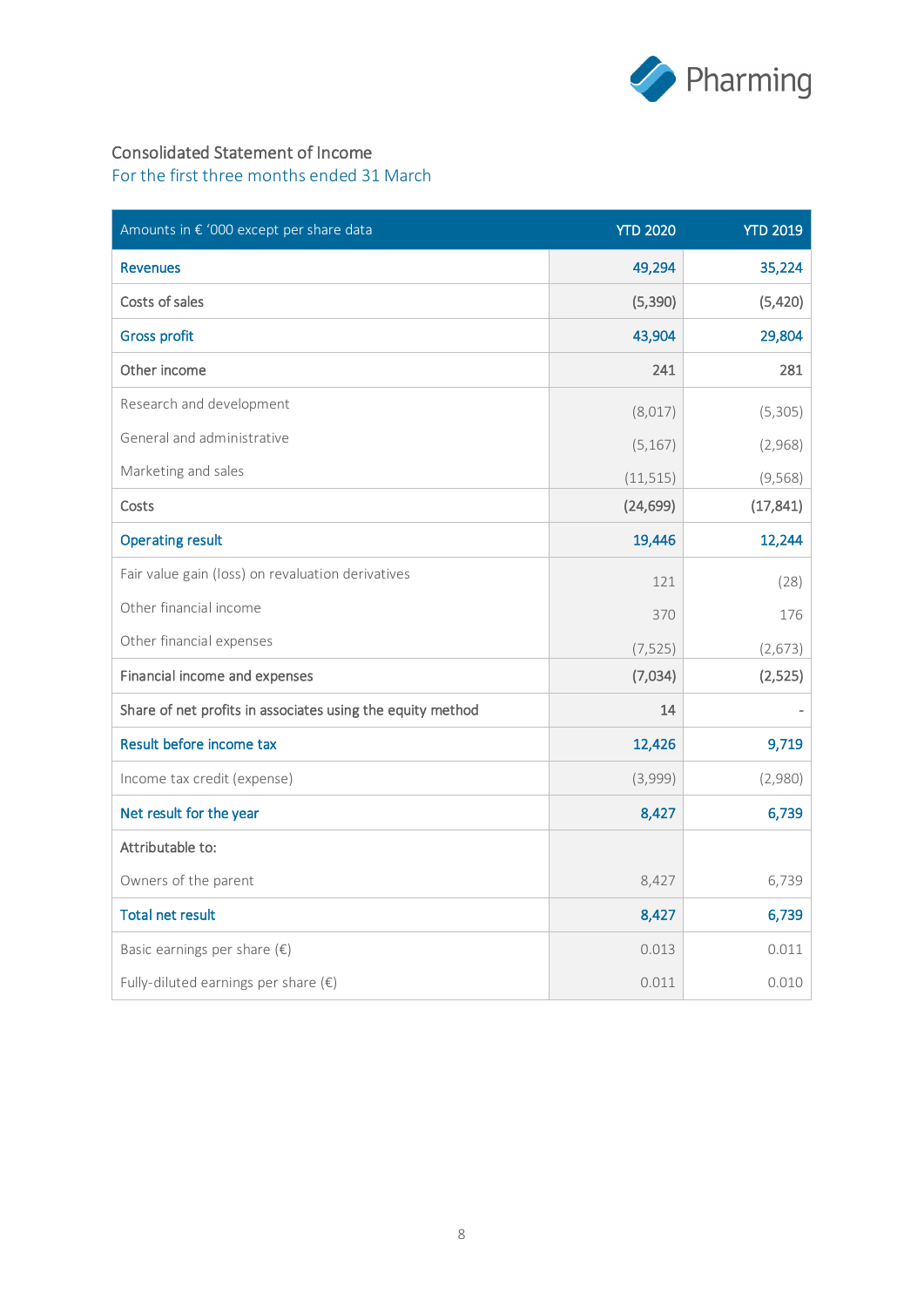

# Consolidated Statement of Comprehensive Income

| Amounts in $\epsilon$ '000                                    | <b>YTD 2020</b> | <b>YTD 2019</b> |
|---------------------------------------------------------------|-----------------|-----------------|
| Net result for the period                                     | 8,427           | 6,739           |
| Currency translation differences                              | (53)            | (304)           |
| Items that may be subsequently reclassified to profit or loss | (53)            | (304)           |
| Other comprehensive income (loss), net of tax                 | (53)            | (304)           |
| Total comprehensive income (loss) for the period              | 8,374           | 6,435           |
| Attributable to:                                              |                 |                 |
| Owners of the parent                                          | 8.374           | 6,435           |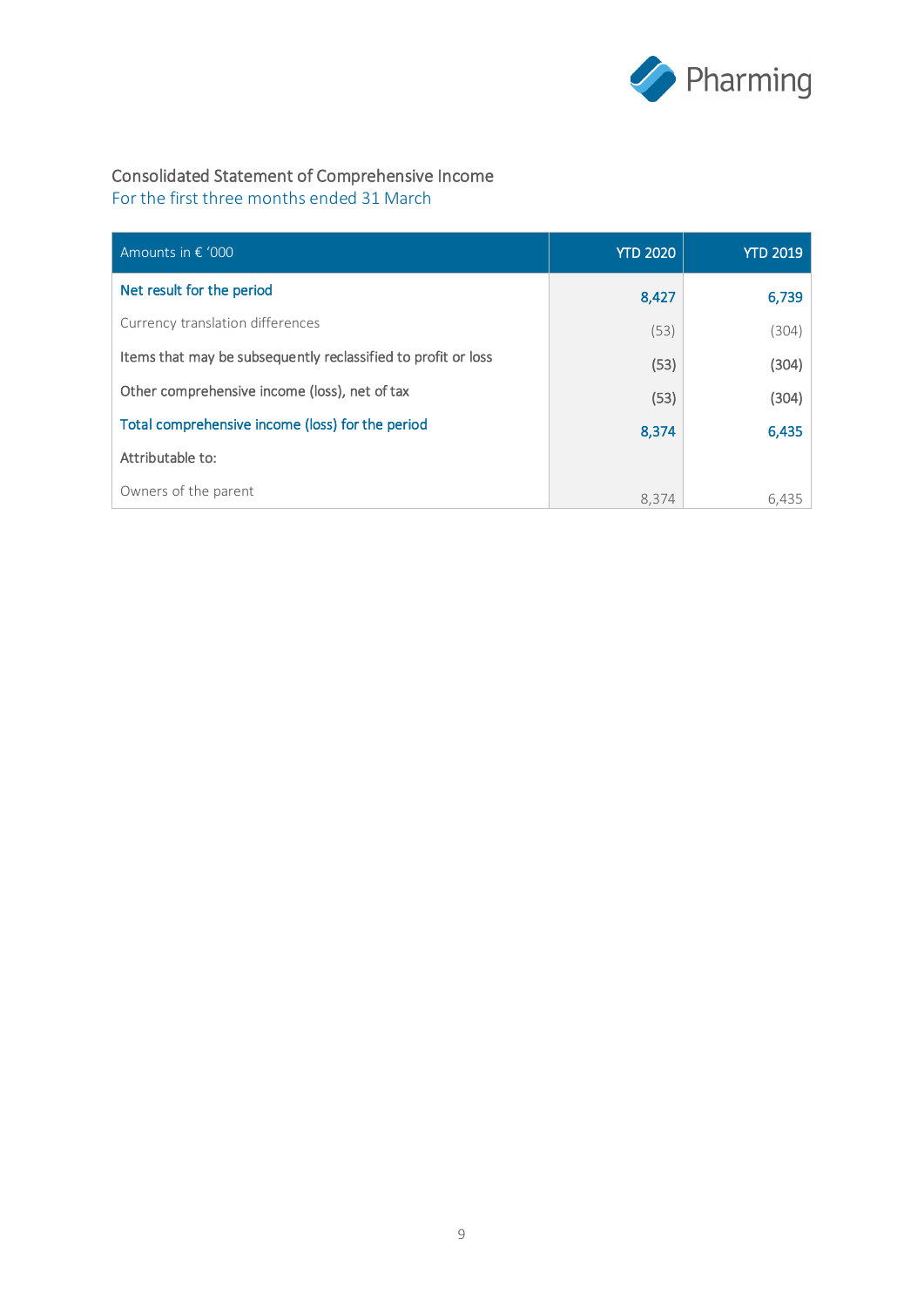

# Consolidated Balance Sheet

As at date shown

| Amounts in € '000                                      | March 31<br>2020 | December 31<br>2019 |
|--------------------------------------------------------|------------------|---------------------|
|                                                        |                  |                     |
| Intangible assets                                      | 77,620           | 70,809              |
| Property, plant and equipment                          | 8,689            | 8,553               |
| Right-of-use assets                                    | 5,581            | 5,979               |
| Deferred tax assets                                    | 25,314           | 28,590              |
| Investment accounted for using the equity method       | 5,515            | 5,508               |
| Restricted cash                                        | 2,306            | 2,268               |
| Non-current assets                                     | 125,025          | 121,707             |
| Inventories                                            | 14,511           | 14,467              |
| Trade and other receivables                            | 30,564           | 25,737              |
| Cash and cash equivalents                              | 133,834          | 66,299              |
| <b>Current assets</b>                                  | 178,909          | 106,503             |
|                                                        |                  |                     |
| <b>Total assets</b>                                    | 303,934          | 228,210             |
|                                                        |                  |                     |
| Share capital                                          | 6,350            | 6,313               |
| Share premium                                          | 394,255          | 392,266             |
| Legal reserves                                         | 3,757            | 3,718               |
| Accumulated deficit                                    | (288, 742)       | (297, 618)          |
| Shareholders' equity                                   | 115,620          | 104,679             |
|                                                        |                  |                     |
| Convertible bonds                                      | 121,277          |                     |
| Lease liabilities                                      | 4,340            | 4,363               |
| Other financial liabilities<br>Non-current liabilities | 18,298           | 17,282              |
|                                                        | 143,915          | 21,645              |
| Loans and borrowings                                   |                  | 45,590              |
| Derivative financial liabilities                       | 147              | 268                 |
| Trade and other payables                               | 42,607           | 36,247              |
| Lease liabilities                                      | 1,644            | 1,946               |
| Other financial liabilities                            |                  | 17,835              |
| <b>Current liabilities</b>                             | 44,399           | 101,886             |
|                                                        |                  |                     |
| <b>Total equity and liabilities</b>                    | 303,934          | 228,210             |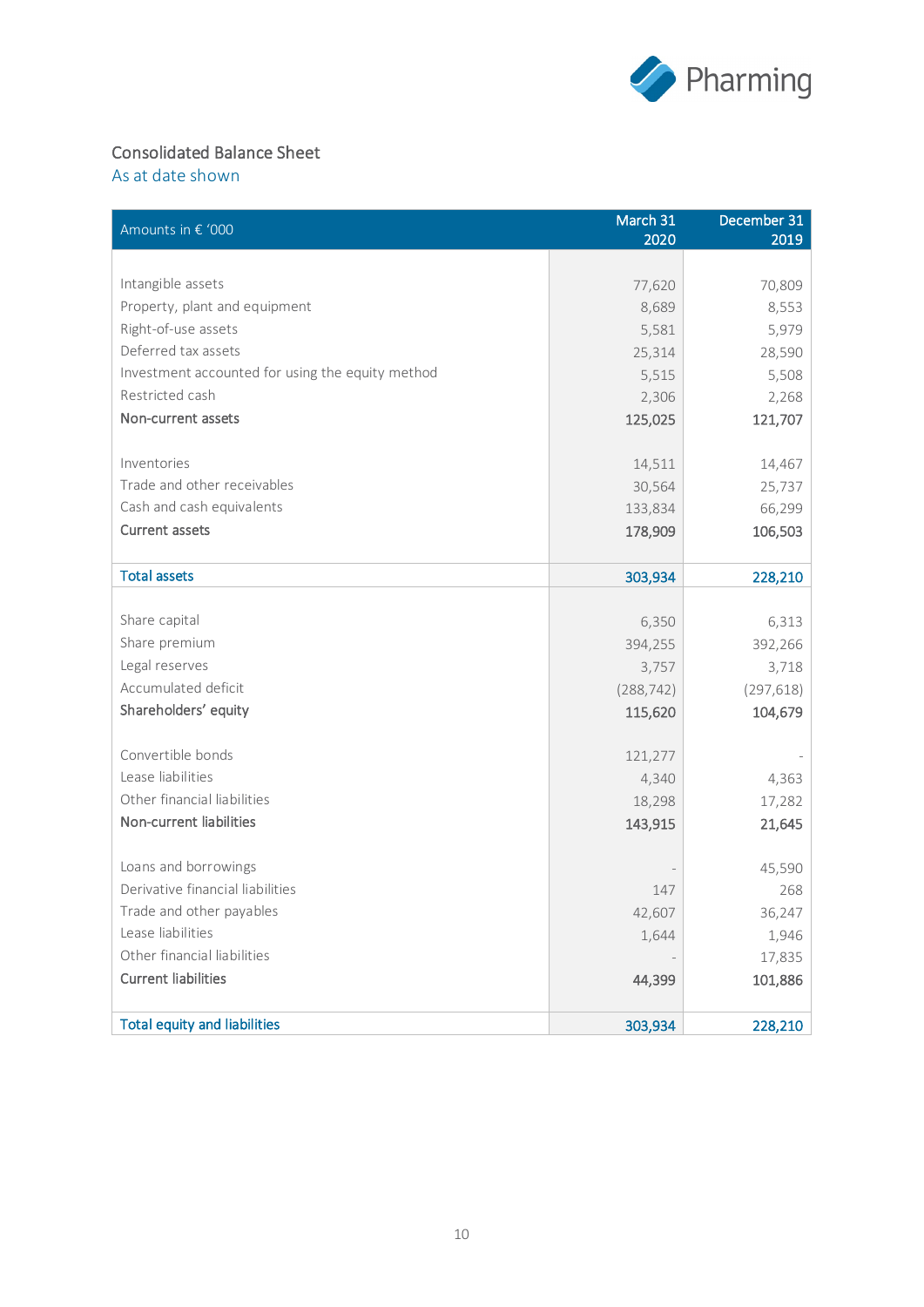

# Consolidated Statement of Cash Flows

| Amounts in €'000                                                                                                                                                                                                 | <b>YTD 2020</b>                                                   | <b>YTD 2019</b>                                         |
|------------------------------------------------------------------------------------------------------------------------------------------------------------------------------------------------------------------|-------------------------------------------------------------------|---------------------------------------------------------|
| <b>Operating result</b>                                                                                                                                                                                          | 19,446                                                            | 12,244                                                  |
| Non-cash adjustments:<br>Depreciation, amortisation, impairment<br>Accrued employee benefits<br>Release contract liabilities                                                                                     | 1,704<br>666                                                      | 1,353<br>541<br>(200)                                   |
| Operating cash flows before changes in working capital                                                                                                                                                           | 21,816                                                            | 13,938                                                  |
| Changes in working capital:<br>Inventories<br>Trade and other receivables<br>Payables and other current liabilities<br>Total changes in working capital<br>Changes in non-current assets, liabilities and equity | (57)<br>(4,827)<br>2,499<br>(2, 385)<br>(53)                      | 3,673<br>(4,969)<br>(2,833)<br>(4, 129)<br>3            |
| Cash generated from (used in) operations before interest and<br>taxes                                                                                                                                            | 19,378                                                            | 9,812                                                   |
| Net cash flows generated from (used in) operating activities                                                                                                                                                     | 19,378                                                            | 9,812                                                   |
| Capital expenditure for property, plant and equipment<br>Investment intangible assets<br>Investment in associate<br>Acquisition of license                                                                       | (597)<br>(190)<br>7<br>(5,500)                                    | (229)<br>(114)                                          |
| Net cash flows used in investing activities                                                                                                                                                                      | (6, 280)                                                          | (343)                                                   |
| Repayment on loans and borrowings<br>Payment of contingent consideration<br>Interests on loans<br>Lease liabilities<br>Convertible bond<br>Interest received<br>Proceeds of equity and warrants                  | (49, 742)<br>(18, 135)<br>(346)<br>(475)<br>122,682<br>370<br>495 | (7, 728)<br>(17, 635)<br>(2,510)<br>(379)<br>165<br>228 |
| Net cash flows generated from (used in) financing activities                                                                                                                                                     | 54,849                                                            | (27, 859)                                               |
| Increase (decrease) of cash<br>Exchange rate effects<br>Cash and cash equivalents at 1 January<br>Total cash and cash equivalents at 31 March                                                                    | 67,947<br>(374)<br>68,567<br>136,140                              | (18, 390)<br>3,364<br>81,515<br>66,489                  |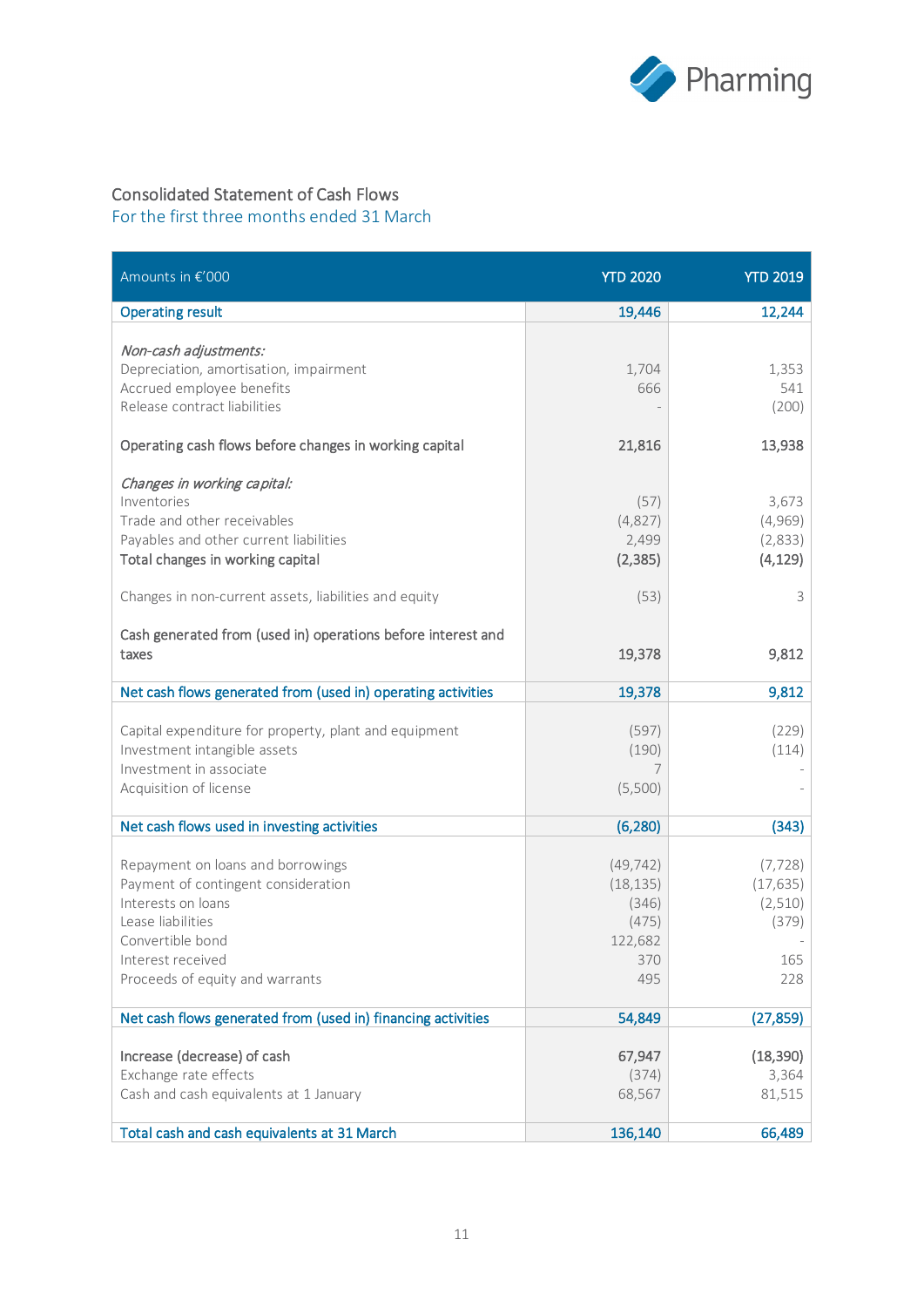

# Appendix: Main Financial Statements reported in US dollars

*The original Financial Statements are reported in Euros. In case of differences of interpretation between the Financial Statements in US Dollars and the Financial Statements in Euros, the Financial Statements in Euros will prevail.* Principal exchange rate used for the income statement:  $\epsilon$ 1 = \$1.1050 Principal period end exchange rate used for the balance sheet €1 = \$1.0976

### Consolidated Statement of Income in US Dollars

| Amounts in \$ '000 except per share data                   | <b>YTD 2020</b> | <b>YTD 2019</b> |
|------------------------------------------------------------|-----------------|-----------------|
| <b>Revenues</b>                                            | 54,469          | 40,159          |
| Costs of sales                                             | (5,955)         | (6, 179)        |
| <b>Gross profit</b>                                        | 48,514          | 33,980          |
| Other income                                               | 267             | 320             |
| Research and development                                   | (8,859)         | (6,048)         |
| General and administrative                                 | (5,709)         | (3, 384)        |
| Marketing and sales                                        | (12, 725)       | (10,908)        |
| Costs                                                      | (27, 293)       | (20, 341)       |
| <b>Operating result</b>                                    | 21,488          | 13,959          |
| Fair value gain (loss) on revaluation derivatives          | 134             | (32)            |
| Other financial income                                     | 409             | 201             |
| Other financial expenses                                   | (8, 378)        | (2,922)         |
| Financial income and expenses                              | (7,835)         | (2,753)         |
| Share of net profits in associates using the equity method | 15              |                 |
| Result before income tax                                   | 13,668          | 11,206          |
| Income tax credit (expense)                                | (4, 418)        | (3, 397)        |
| Net result for the period                                  | 9,250           | 7,809           |
| Attributable to:                                           |                 |                 |
| Owners of the parent                                       | 9,250           | 7,809           |
| <b>Total net result</b>                                    | 9,250           | 7,809           |
| Basic earnings per share (\$)                              | 0.015           | 0.013           |
| Fully-diluted earnings per share (\$)                      | 0.013           | 0.011           |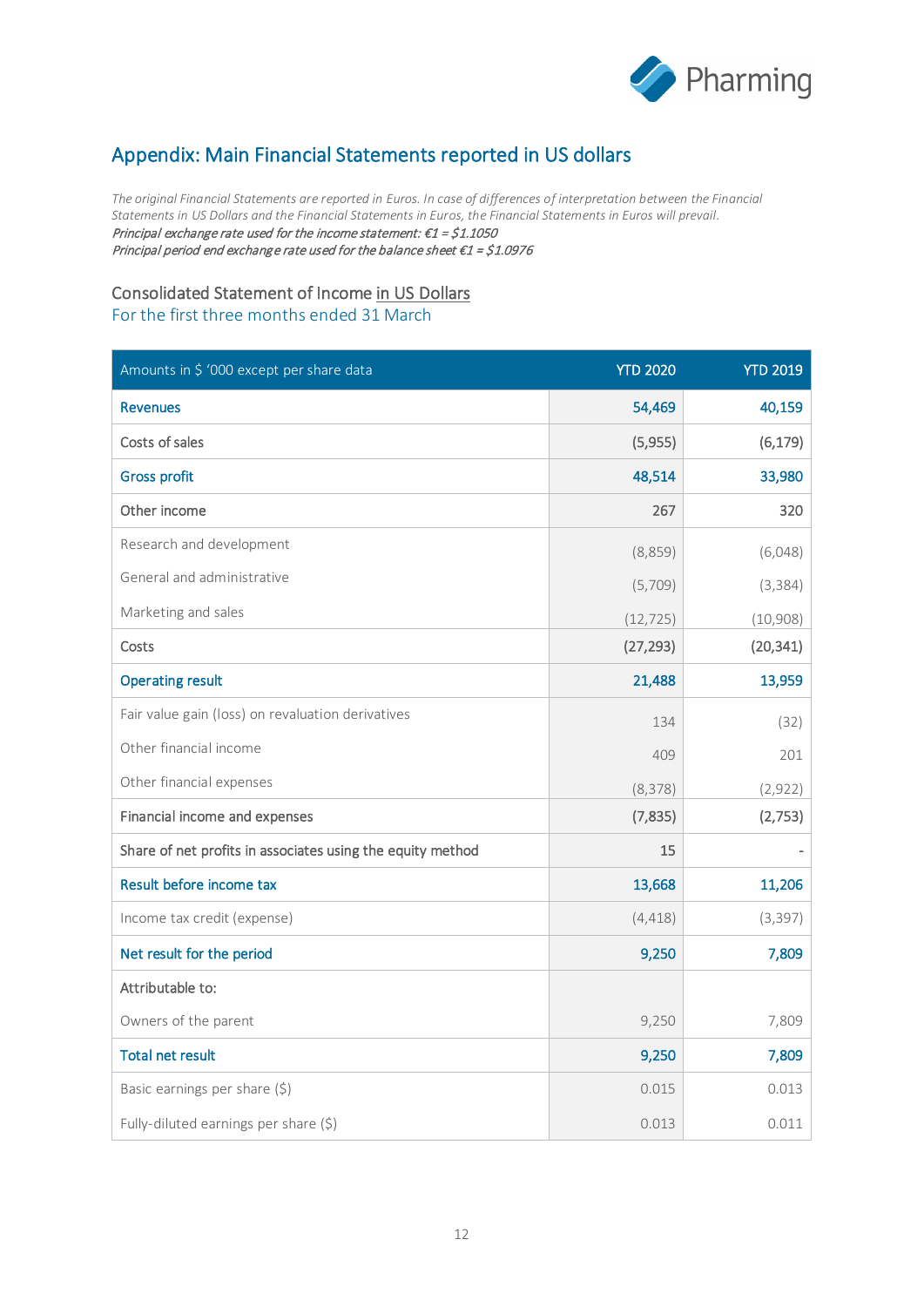

# Consolidated Balance Sheet in US Dollars

As at date shown

| Amounts in \$ '000                               | March 31<br>2020 | December 31<br>2019 |
|--------------------------------------------------|------------------|---------------------|
|                                                  |                  |                     |
| Intangible assets                                | 85,196           | 79,405              |
| Property, plant and equipment                    | 9,537            | 9,591               |
| Right-of-use assets                              | 6,126            | 6,705               |
| Deferred tax assets                              | 27,784           | 32,061              |
| Investment accounted for using the equity method | 6,053            | 6,177               |
| Restricted cash                                  | 2,532            | 2,543               |
| Non-current assets                               | 137,228          | 136,482             |
| Inventories                                      | 15,927           | 16,223              |
| Trade and other receivables                      | 33,547           | 28,861              |
| Cash and cash equivalents                        | 146,896          | 74,348              |
| <b>Current assets</b>                            | 196,370          | 119,432             |
|                                                  |                  |                     |
| <b>Total assets</b>                              | 333,598          | 255,915             |
|                                                  |                  |                     |
| Share capital                                    | 6,970            | 7,079               |
| Share premium                                    | 432,734          | 439,887             |
| Legal reserves                                   | 4,123            | 4,169               |
| Accumulated deficit                              | (316, 923)       | (333, 749)          |
| Shareholders' equity                             | 126,904          | 117,387             |
| Convertible bonds                                | 133,114          |                     |
| Lease liabilities                                | 4,764            | 4,893               |
| Other financial liabilities                      | 20,084           | 19,380              |
| Non-current liabilities                          | 157,962          | 24,273              |
| Loans and borrowings                             |                  | 51,125              |
| Derivative financial liabilities                 | 162              | 301                 |
| Trade and other payables                         | 46,765           | 40,647              |
| Lease liabilities                                | 1,805            | 2,182               |
| Other financial liabilities                      |                  | 20,000              |
| <b>Current liabilities</b>                       | 48,732           | 114,255             |
| <b>Total equity and liabilities</b>              |                  |                     |
|                                                  | 333,598          | 255,915             |